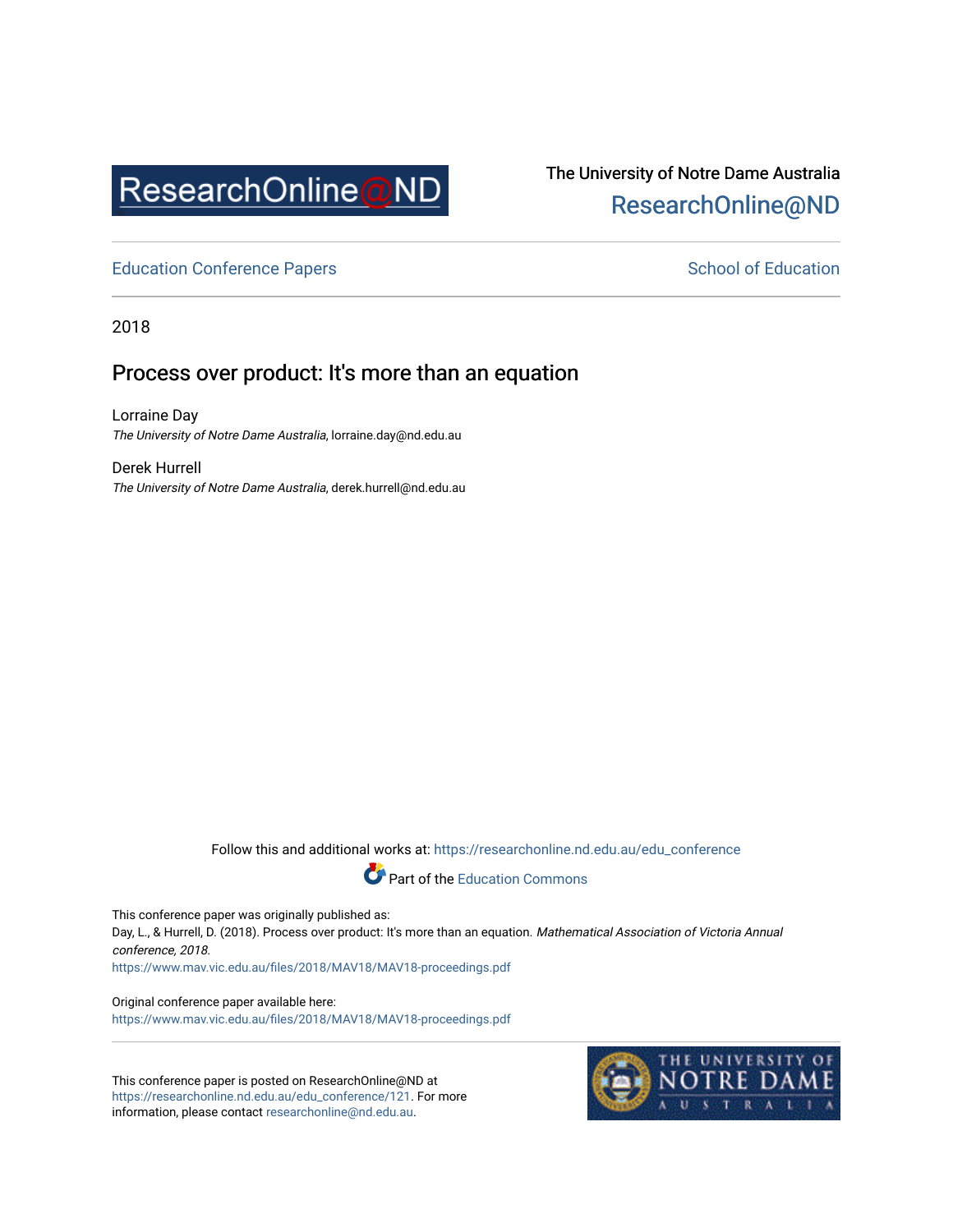Published by The Mathematical Association of Victoria for the 55th annual conference 6-7 December 2018. Designed by Stitch Marketing

#### © Copyright 2018

Permission for reproduction of this article in Research Online granted by The Mathematical Association of Victoria.

Day, L., and Hurrell, D. (2018, December). Process over product: It's more than an equation. *2018 Mathematical Association of Victoria Annual Conference Proceedings.* Retrieved from *<https://www.mav.vic.edu.au/files/2018/MAV18/MAV18-proceedings.pdf>*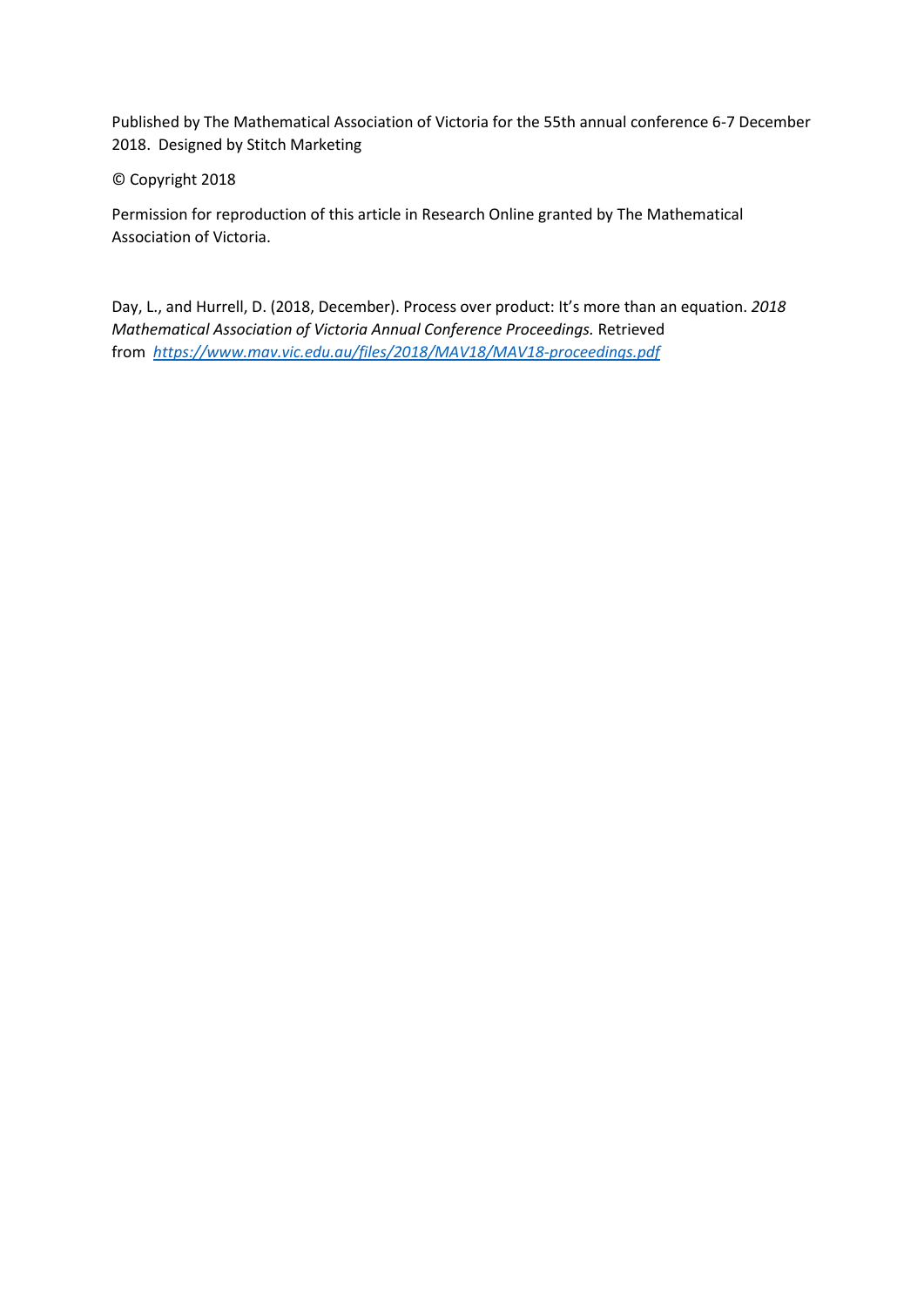# **Process over product: It's more than anequation**

**Lorraine Day and Derek Hurrell, University of Notre Dame, Australia**

*Developing number and algebra together provide opportunities for searching for patterns, conjecturing, justifying, and generalising mathematical relationships. It allows the focus to be on the process of mathematics and noticing the structure of arithmetic, rather than the product of arriving at a correct answer. Two of the big ideas in mathematics are multiplicative thinking and algebraic reasoning. By noticing the structure of multiplicative situations, students will be in a position to reason algebraically, and the process of reasoning algebraically will allow students to appreciate the value of thinking multiplicatively rather than additively.*

#### **INTRODUCTION**

Improving the quality of mathematics teaching and learning is an issue of discussion around the world (Cobb & Jackson, 2011), and yet, how to support it is not as well researched as it could be (Cohen, Moffitt, & Goldin, 2007). One area where there is substantial research is around the impact that teachers have on student academic success (Chetty, Friedman, & Rockoff, 2014). How such success is accomplished has encouraged further research into how students learn mathematics (Daro, Mosher, & Corcoran, 2011).

The connections between how students learn mathematics and the way in which teachers teach are as complex as the practice of teaching (Hattie, 2015). The practice of teaching asks teachers to make informed choices on a daily basis. These choices should always be focussed on developing mathematically powerful classrooms (Schoenfeld, 2014). It is difficult to have a mathematically powerful classroom if the classroom is one that is predicated solely on finding answers as opposed to one that values noticing the process or structure so that students can reach the answer to the immediate problem, but also generalise what they have learned in order to be able to solve future problems.

Generalisation, or the noticing of structure, is fundamental to mathematical success (Mason, Graham, & Johnston-Wilder, 2005) and needs to be incorporated at all levels of the teaching and learning of mathematics. Mason et al. (2005) wrote that, when they first come to school, young children are able to generalise. While generalising is quite innate, children need to practise, strengthen, and extend this natural ability. Teachers need to ask students explicit questions about what they notice, the patterns they can see, and how they are making sense of the mathematics (Day, 2017). Whether it be learning to trust the count or developing proportional reasoning, an understanding of structure is highly desirable. For the sake of this article we will explore noticing structure in terms of developing multiplicative and algebraic reasoning.

Empson, Levi, and Carpenter (2011) suggested that children seeing mathematics as a collection of procedures, rather than a process of noticing the structure of number and operations, causes major issues later in schooling. This is, we propose, very pertinent in the areas of multiplicative thinking and algebraic reasoning. The role that multiplicative thinking plays as a foundational concept underpinning the development of further mathematical ideas has been well documented (Hurst & Hurrell, 2016; Mulligan & Watson, 1998; Siemon, Izard, Breed, & Virgona, 2006). Brown and Quinn (2006) linked an ability to think multiplicatively to success with algebraic reasoning while Jacobs, Franke, Carpenter, Levi, and Battey (2007) contended that noticing number relationships and relational thinking are key indicators of success in algebraic reasoning. Multiplicative thinking and algebraic reasoning are clearly linked and we contend that this linkage is about noticing mathematical structure and the process of generalising.

#### **MULTIPLICATIVE THINKING**

Multiplicative thinking is not easy to teach or to learn. Whereas most students enter school with informal knowledge that supports counting and early additive thinking (Sophian & Madrid, 2003) students need to re-conceptualise their understanding about number to understand multiplicative relationships (Wright, 2011). Multiplicative thinking is distinctly different from additive thinking even though it is constructed by children following on from their additive thinking processes (Clark & Kamii, 1996). We would contend that multiplicative thinking is not just about a procedural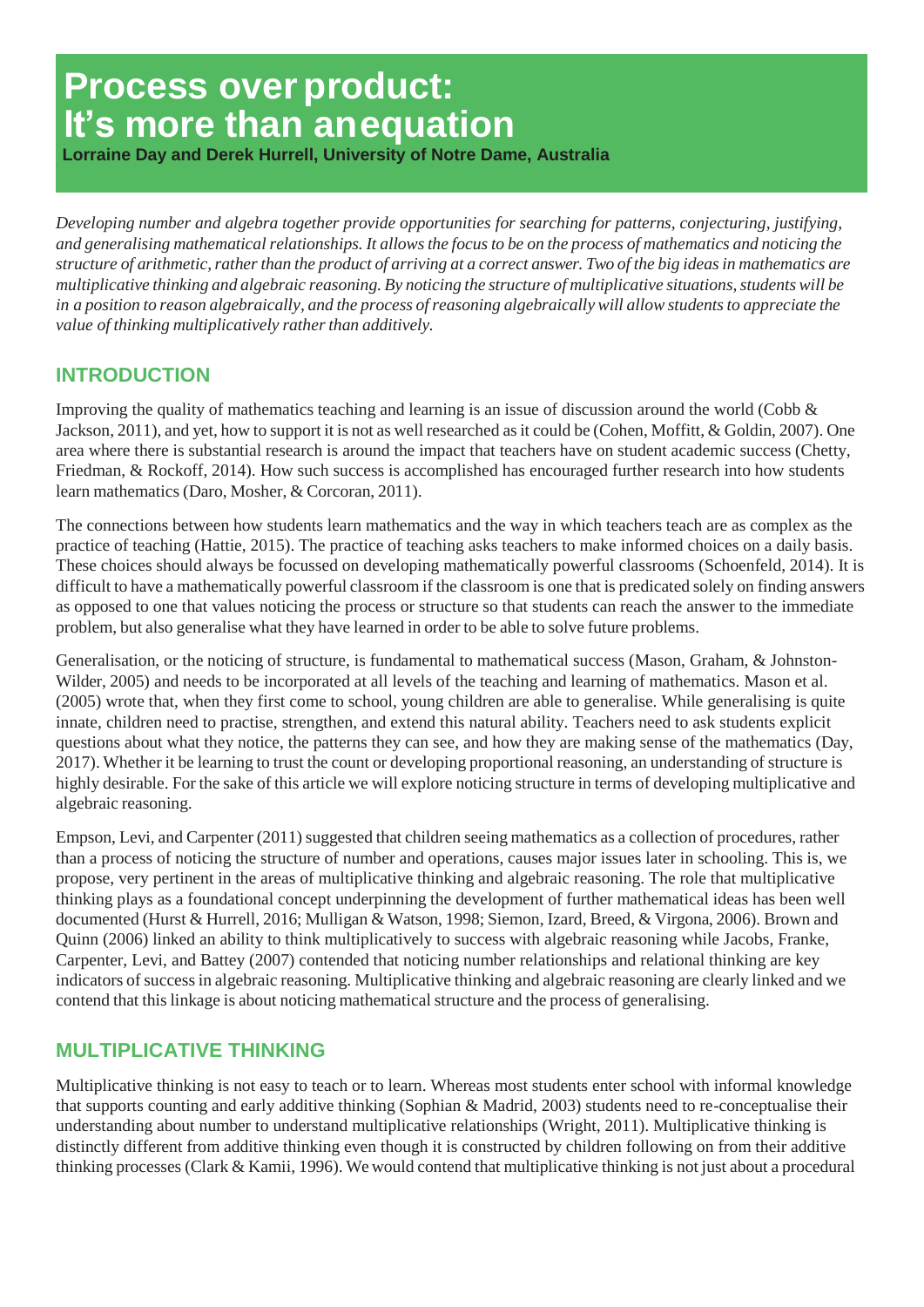ability with multiplication, it is a deeper conceptual understanding of how multiplication acts on numbers, an understanding of the process or the structure of multiplication, and not just the product.

One of the best ways we can facilitate an exploration of structure is through implementing good tasks. Let us take for example the use of a multiplicative array to look at the structure and processes behind how we reach a product when completing a multiplication algorithm. It is difficult to explore abstract ideas such as the distributive property without having materials to manipulate. The materials, in this case the multiplicative array, promote the cultivation of the concept, and then the capacity to test any developing ideas, in order to create understanding (Hurst & Hurrell, 2016). The use of materials fits with Bruner's (1966) work on learning concepts through following a progression. Bruner's progression starts with the enactive stage (which requires concrete materials), moves to the iconic stage where pictorial representations are employed and finishes at the symbolic stage, the stage of abstraction. More contemporary researchers employ the same basic structure of learning in prosecuting the CRA (Concrete-Representation-Abstract) approach (Agrawal  $&$  Morin, 2016).

Amultiplicative array is a representation of objects(we have found that, at least initially, it is preferable to use tiles which can tessellate) in which the multiplier and the multiplicand are exchangeable (Figure 1). Arrays are seen as a powerful way in which to represent multiplication (Young-Loveridge & Mills, 2009). Multiplicative arrays have the potential to allow students, among other things, to visualise factors, commutativity, associativity, and distributivity (Wright 2011). In this article we will keep the focus on distributivity.

| ٠ | the contract of the con- | the state of the first state | the contract of the contract of |  |
|---|--------------------------|------------------------------|---------------------------------|--|

*Figure 1.* A multiplicative array showing 4 x 6.

Through the manipulation of a variety of arrays, the array should be established and accepted as a legitimate representation of single digit by single digit multiplication. Once this has occurred the array can then be extended into two-digit by one-digit multiplication. For example we can construct an array to represent  $7 \times 12$  (Figure 2).



*Figure 2. A partitioned 7 x 12 array.* 

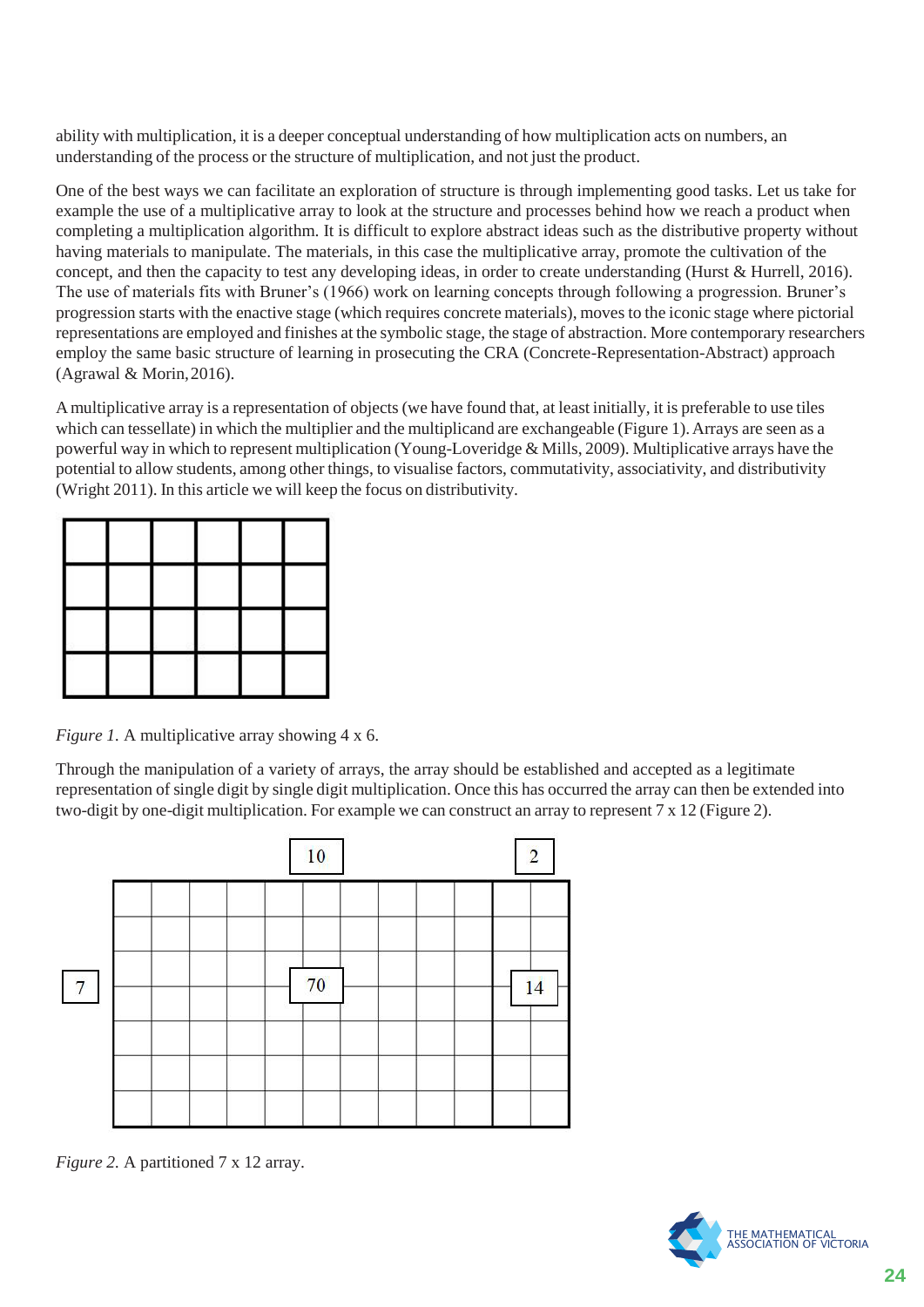What has been created is a visual representation of what is happening when multiplying 7 x 12, a representation which also encourages an understanding of the magnitude of numbers. Once the model has been used to develop two-by onedigit multiplication, it is then a reasonable step to move to a representation of two-by two-digit multiplication (Figure 3). This can still be done as a concrete model using tiles, but it does start to be less efficient. Thisloss of efficiency gives impetus for the student to move away from manipulative materials to the more efficacious, pictorial representations. One of the strengths of the pictorial representation of the array is that it illustrates a problem which is quite common when students start multiplying double digit by double digit numbers, that is not addressing all of the different parts which need to be multiplied. Students who have not used an array model may assume that  $14 \times 12$  can be calculated by  $10 \times 10 + 4 \times 3$ . Using the array model and identifying the areas that are created, helps the students see why this is not the case.



*Figure 3. A partitioned 14 x 12 array.* 

It would now seem appropriate to move from the pictorial representation and to introduce an algorithm. By having the array representation at hand (Figure 3), a direct comparison can be made between this representation and a more abstract representation (Figure 4). The initial use of a non-standard algorithm may be a better way to illustrate to what the abbreviated notation really refers (e.g., the six in 168 refers to 60) than beginning with the standard algorithm (Figure 5).

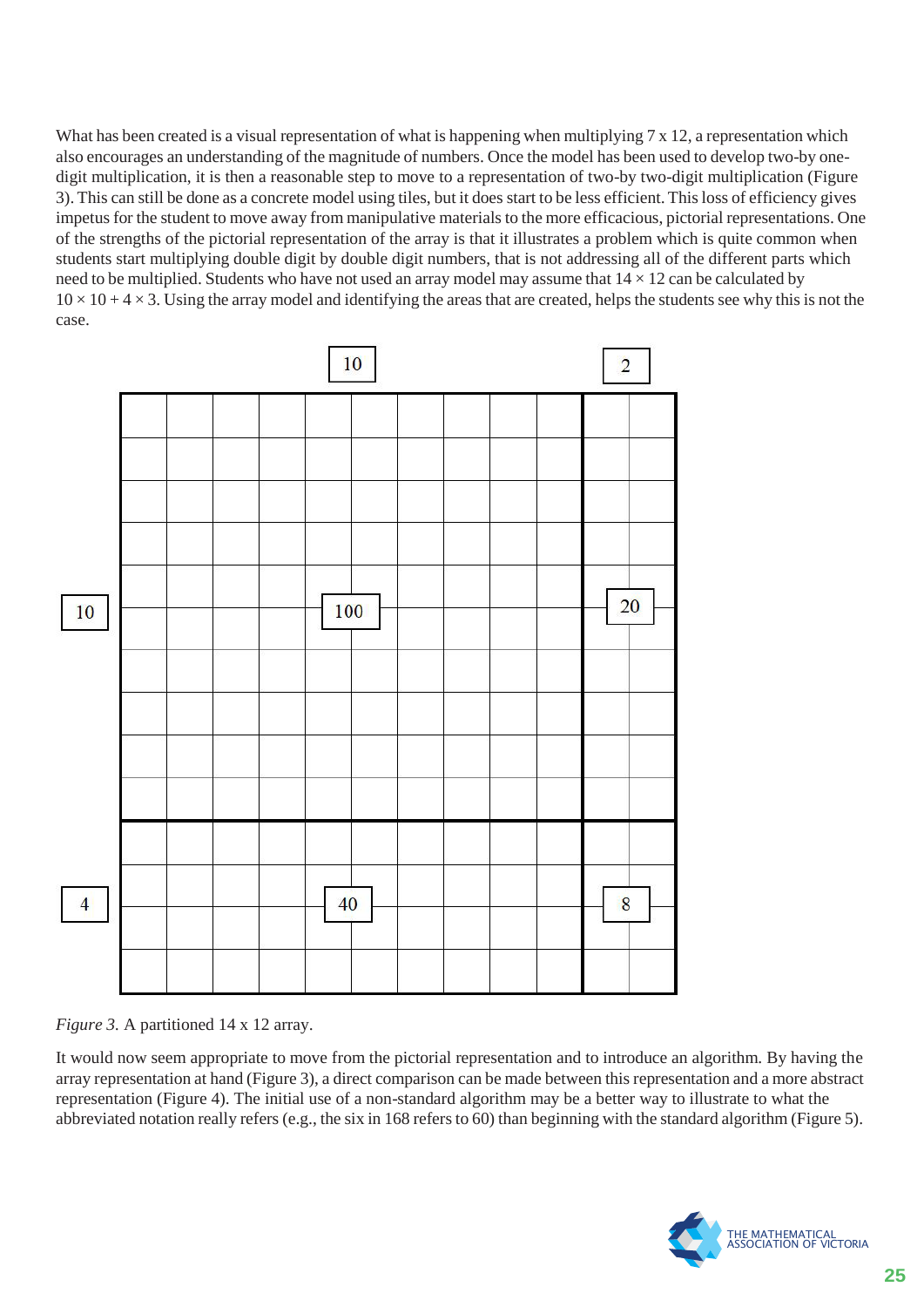

*Figure 4.* Moving from the pictorial representation of 14 x 12 to the abstract representation.



*Figure 5.* Illustrating the links between the non-standard and standard algorithms.

We can teach the algorithm without looking at the structure, and this would sit firmly in the area of computation, the goal being to arrive at the answer. By switching the focus about how we get to the answer, the task becomes about the structure. The answer, although still very important, is no longer the only goal, understanding how we reach the answer becomes the primarygoal.

#### **ALGEBRAIC REASONING**

Kaput and Blanton (2005) defined "Algebraic reasoning [as] a processin which students generalise mathematical ideas from a particular set of instances, establish those through the discourse of argumentation and express them in increasingly formal and age appropriate ways" (p. 99). As with multiplicative thinking, in fact all mathematical thinking, truly focussing on algebraic reasoning is not simply about finding answers to problems, but about providing opportunities for discovering patterns, conjecturing, and generalising mathematical relationships (Siemon, Beswick, Brady, Clark, Faragher, & Warren, 2015). This is a process approach rather than a product approach.

Confusion about the four operationsis often demonstrated by students making procedural errors, quite often by trying to use the structures that apply only to addition in other operations. For example, a common method used to add  $45 + 18$  is to add the tens, add the ones and then add the answers together  $45 + 18 = (40 + 10) + (5 + 8) = 63$ . If this strategy is used for multiplication  $45 \times 18 = (40 \times 10) + (5 \times 8)$  provides the incorrect answer of 440. Schifter (2018) suggested that "students who make the errors … may be thinking of the correct addition strategy as the way *numbers*  work, rather than how *addition* works" (p. 29).

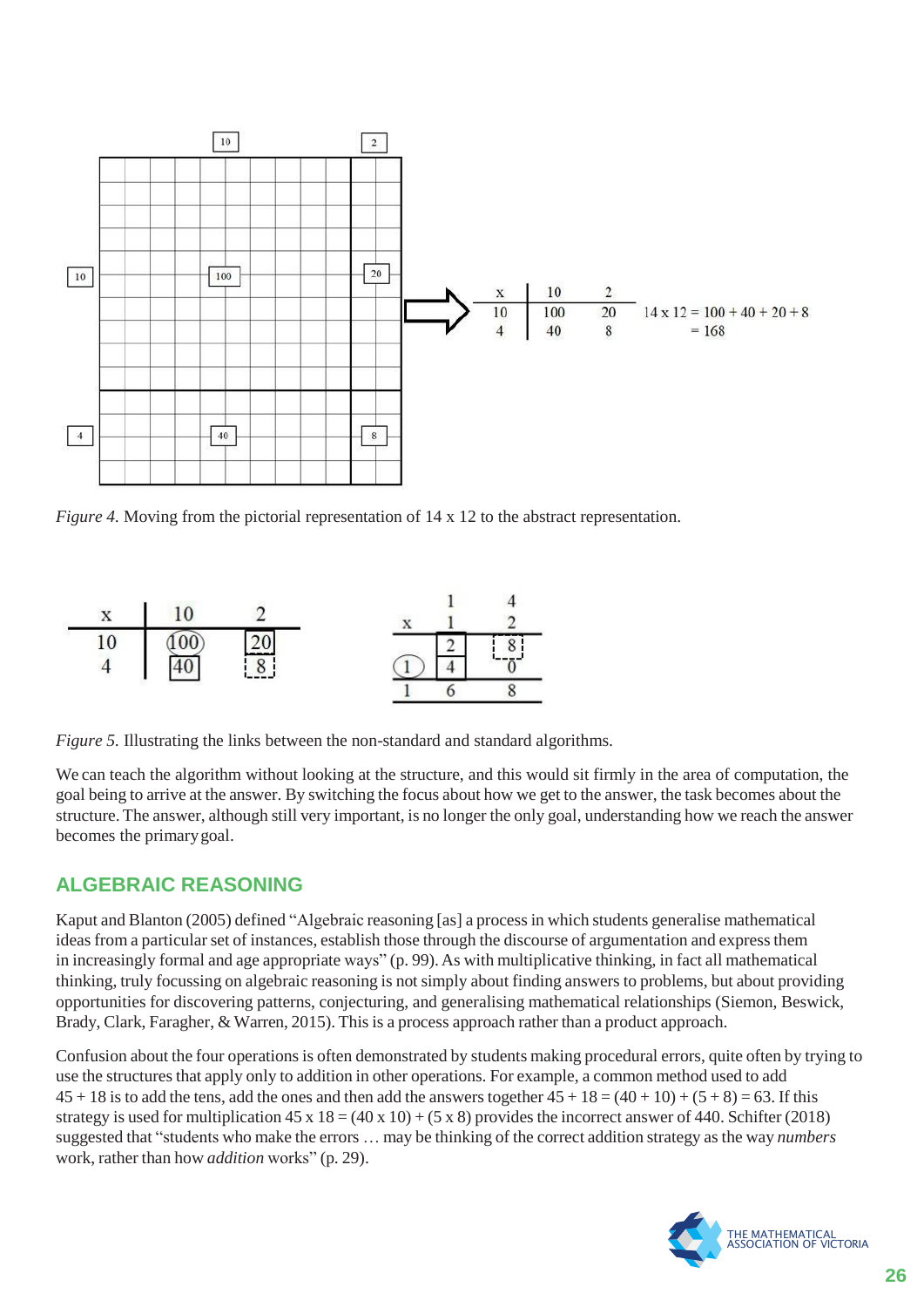Afocus on the behaviour of the operations allows studentsto see that an operation is not just a procedure but also a mathematical object in its own right (Sfard, 1991). Once the operations are seen as objects with their own set of characteristics the students will be able to recognise and apply them to solve other problems. In order to do this students need to be encouraged to notice the structural properties of the operations and to explain in general terms the strategies they use when calculating answers(Schifter, 2018).

One of the important aids to noticing structure in the operations is utilising a CRA approach. Just as with multiplicative thinking, being able to visualise the ways that operations work allows students to explain how and why general strategies must work (Day, 2017). For example, if students are investigating what happens to a sum when one of the addends is increased by one, they may make a model, as in Figure 6. By noticing what changes and what stays the same in each case, students can come up with a conjecture that they can then test using diagrammatic representations, eventually arriving at a generalisation. The generalisation may be expressed in words or in symbols  $a + (b + 1) = (a + 1) + b = (a + b) + 1.$ 



*Figure 6.* Representations of increasing the addend by one.

Students could then investigate what happens to the product of a number if you increase a factor by one, they may construct arrays, as in Figure 7.



*Figure 7.* Arrays demonstrating increasing a factor by one.

The concrete representation allows students to physically see that increasing the number of groups (the first factor) affects the product by the number in each group (the second factor). They may have to look at several cases to recognise that this is what is happening. Students can be asked to represent the situations using other representations such as a story and a picture to illustrate their story (Schifter, 2018). Once again, by noticing what changes and what stays the same in

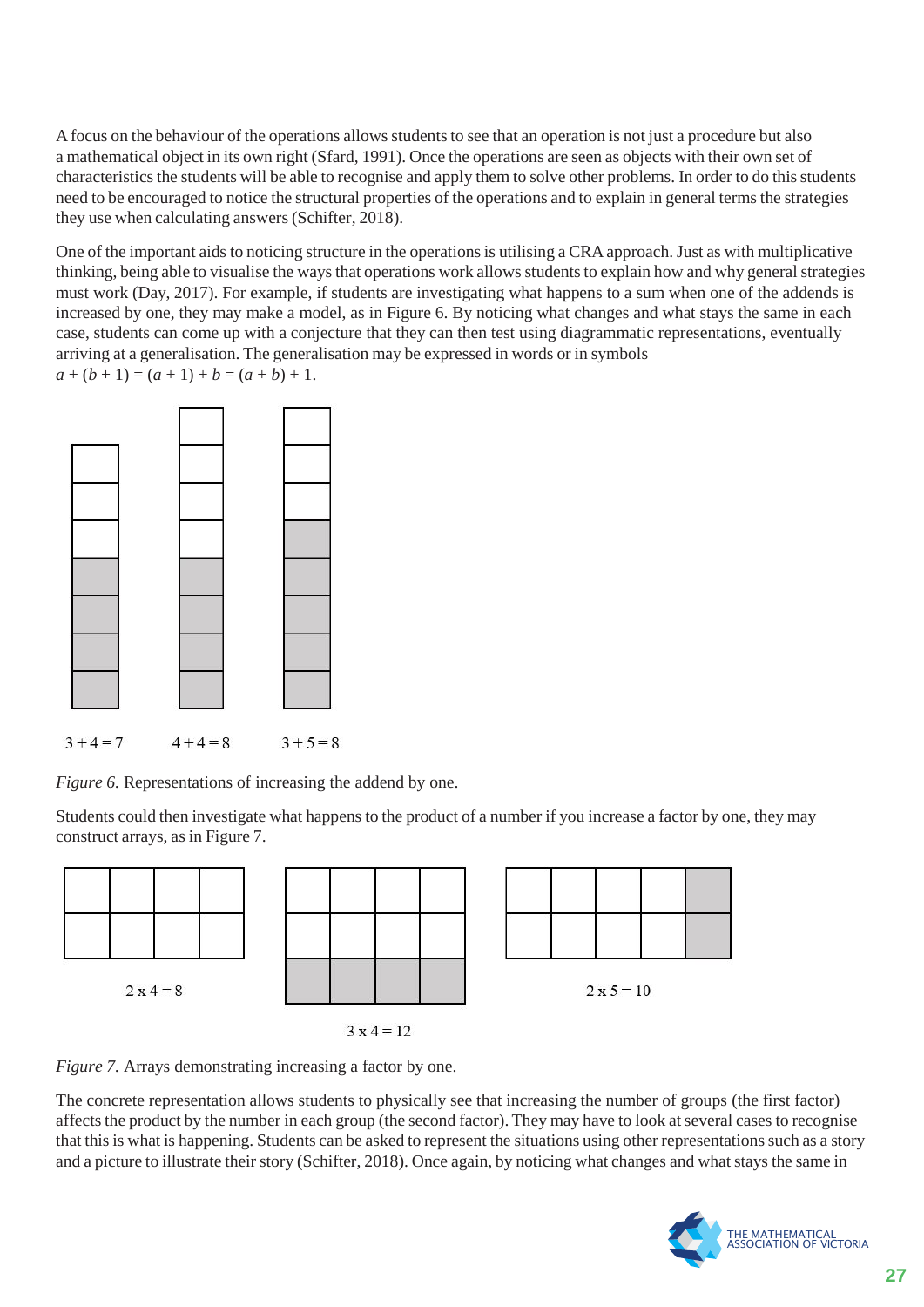each case, students can arrive at a conjecture to test, finally generalising the result. The generalisation may be in words or symbols  $a \times b = ab$ ,  $(a+1)b = ab + b$  and  $a(b+1) = ab + a$ , depending on the developmental stage of the students.

Importantly, students should have the opportunity to compare the differences between the different operations. In the cases mentioned above, students should have the opportunity to explain how multiplication differs from addition, otherwise the students may just see the two investigations as unrelated (Russell, Schifter, Kasman, Bastable, & Higgins, 2017; Schifter, 2018). Russell et al. (2017) created a teaching model based on five phases of investigation:

- Noticing regularity
- Articulating a claim
- Investigating through representations
- Constructing arguments
- Comparing and contrastingoperations

This model can be used in a variety of situations to draw students' attention to the structure of arithmetic in order to use the structure to reason algebraically.

#### **CONCLUSION**

The argument here should not be about a choice between arithmetic fluency and an understanding of the underlying structure of the mathematics. Both can be achieved through the judicious use of quality tasks, and an attention to the processes used to reach an answer. As teachers it is important that we push the students to look at what is happening and why. Doing so helps us, and the students, to employ the Proficiency Strands as articulated in the Australian Curriculum.

#### **REFERENCES**

Agrawal, J., & Morin, L. L. (2016). Evidence-based practices: Applications of concrete representational abstract framework across math conceptsforstudents with mathematics disabilities. *Learning Disabilities Research & Practice, 31*(1), 34–44.

Brown, G., & Quinn, R.J. (2006).Algebra students' difficulty with fractions:An error analysis. *Australian Mathematics Teacher, 4*(62), 28-40.

Bruner, J. S. (1966). *Toward a theory of instruction*. Cambridge MA: Harvard University Press.

Chetty, R., Friedman, J. N. & Rockoff, J. E. (2014). Measuring the impacts of teachers I: Evaluating bias in teacher value-added estimates. *American Economic Review 104*(9), 2593-2632.

Clark, F.B., & Kamii, C. (1996). Identification of multiplicative thinking in children in grades 1-5. *Journal for Research in Mathematics Education, 1*(27), 41-51

Cobb, P.,& Jackson, K. (2011). Towards an empirically grounded theory of action for improving the quality of mathematicsteaching at scale. *Mathematics Teacher Education and Development, 13*(1), 6–33.

Cohen, D., Moffitt, S. L., & Goldin, S. (2007). Policy and practice: The dilemma. *American Journal of Education, 4*(113), 515-548.

Daro, P., Mosher, F., & Corcoran, T. (2011). *Learning trajectories in mathematics: A foundation for standards, curriculum, assessment, and instruction.* CPRE Research Report #RR-68. Philadelphia, PA:Consortium for Policy Research in Education.

Day, L. (2017). Generalisation through noticing structure in algebraic reasoning. In V. Baker, T. Spencer, & K. Manuel

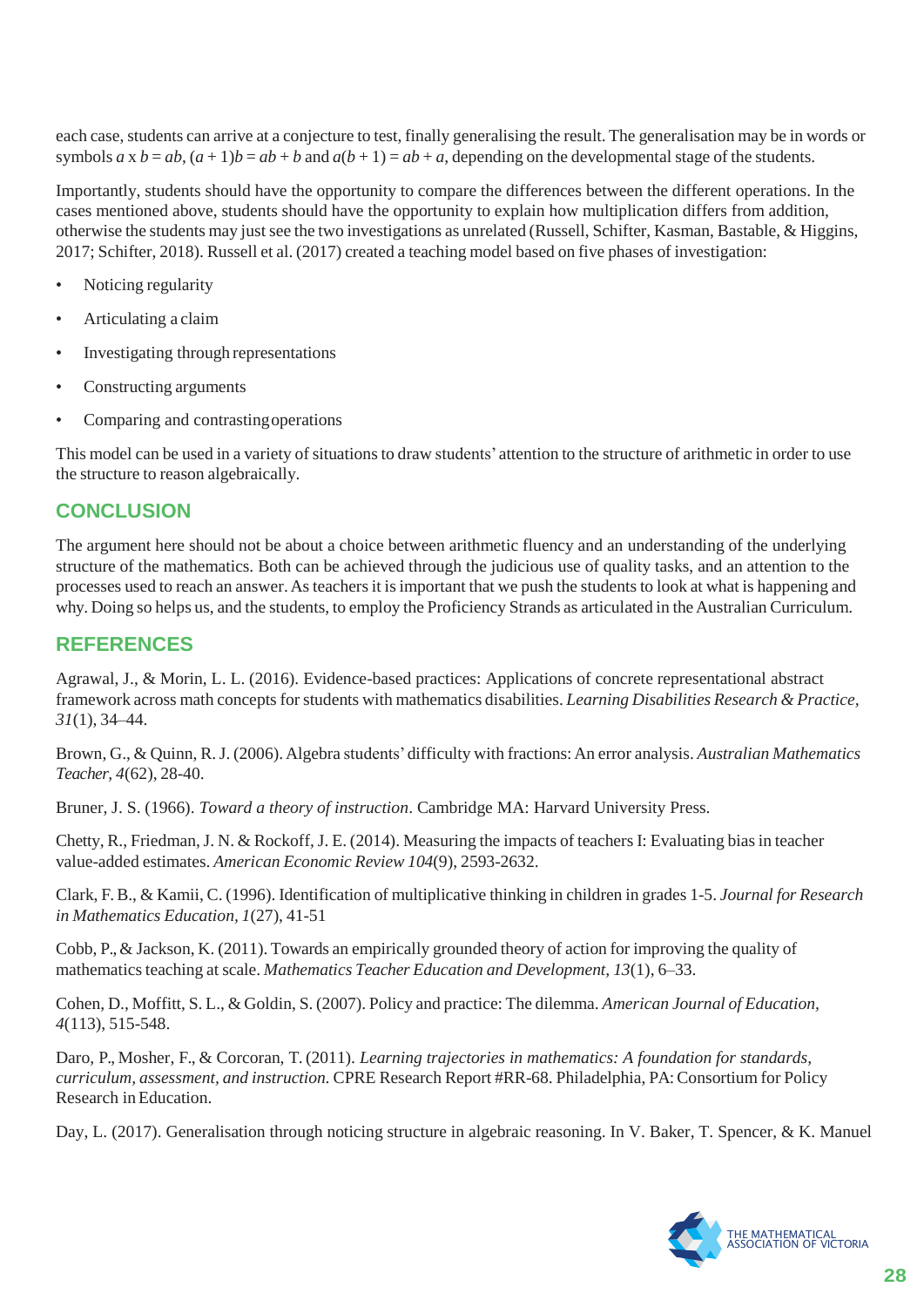(Eds.), *Capital maths: Proceedings of the 26th Biennial Conference of the Australian Association of Mathematics Teachers*(pp. 99-107). Canberra: AAMT.

Empson, S. B., Levi, L., & Carpenter, T. P. (2011). The algebraic nature of fractions: Developing relational thinking in elementary school. In J. Cai & E. Knuth (Eds.), *Early algebraization. Advances in mathematics education* (pp. 409-428). Berlin: Springer.

Hattie,J. (2015). The applicability of visible learning to higher education. *Scholarship of Teaching and Learning in Psychology, 1*(1), 79–91.

Hurst, C., & Hurrell, D. (2016). Investigating children's multiplicative thinking: Implicationsfor teaching. *European Journal of STEM Education, 1*(3), 56. doi:<http://dx.doi.org/10.20897/lectito.201656>

Jacobs, V. R., Franke, M. L., Carpenter, T. P., Levi, L., & Battey, D. (2007). Professional development based on children's algebraic reasoning in elementary school. *Journal for Research in Mathematics Education, 3*(38), 258-288.

Kaput, J.,  $\&$  Blanton, M. (2005). Algebrafying the elementary mathematics experience in a teacher centered, systemic way. In T.A. Romberg, T.P. Carpenter, & F. Dremock (Eds.), *Understanding mathematics and science matters.* Mahwah, NJ: Lawrence Erlbaum Associates.

Mason, J., Graham, A. & Johnston-Wilder, S. (2005). *Developing thinking in algebra*. London: The Open University.

Mulligan,J., & Watson,J. (1998).Adevelopmental multimodal model for multiplication and division. *Mathematics Education Research Journal, 2*(10), 61-68.

Russell, S.J., Schifter, D., Kasman, R., Bastable, V.,& Higgins, T.(2017). *But why doesit work? Mathematical argument in the elementary grades.* Portsmouth, NH: Heinemann.

Schifter, D. (2018). Looking for structure: Moving out of the realm of computation to explore the nature of operations. In

J. Hunter,J. Perger, & L. Darraugh (Eds.), *Making waves, opening spaces: Proceedings of the 41st annual conference of the Mathematics Education Research Group of Australasia* (pp. 28- 39).Auckland: MERGA.

Schoenfeld,A. H. (2014). What makes for powerful classrooms, and how can we support teachersin creating them? A story of research and practice, productively intertwined. *Educational Researcher, 43*(8), 404-412.

Sfard,A. (1991). On the dual nature of mathematical conceptions: Reflections on process and objects as differentsides of the same coin. *Educational Studies in Mathematics, 1*(22), 1-36.

Siemon, D., Beswick, K., Brady, K., Clark,J., Faragher, R., & Warren, E. (2015). *Teaching mathematics: Foundations to middle years* (2nd ed.). Melbourne: Oxford University Press.

Sophian, C., & Madrid, S. (2003). Young children's reasoning about many-to-one correspondences. *Child Development, 74*(5), 1418-1432.

Wright, V. J. (2011). *The development of multiplicative thinking and proportional reasoning: Models of conceptual learning and transfer.* (Doctoral dissertation). University of Waikato, Waikato. Retrieved from [http://researchcommons.](http://researchcommons/) waikato.ac.nz/.

Young-Loveridge, J., & Mills, J. (2009). Teaching multi-digit multiplication using array-based materials. In R. Hunter,

B. Bicknell, & T.Burgess (Eds.), *Crossing divides*(Proceedings of the 32nd annual